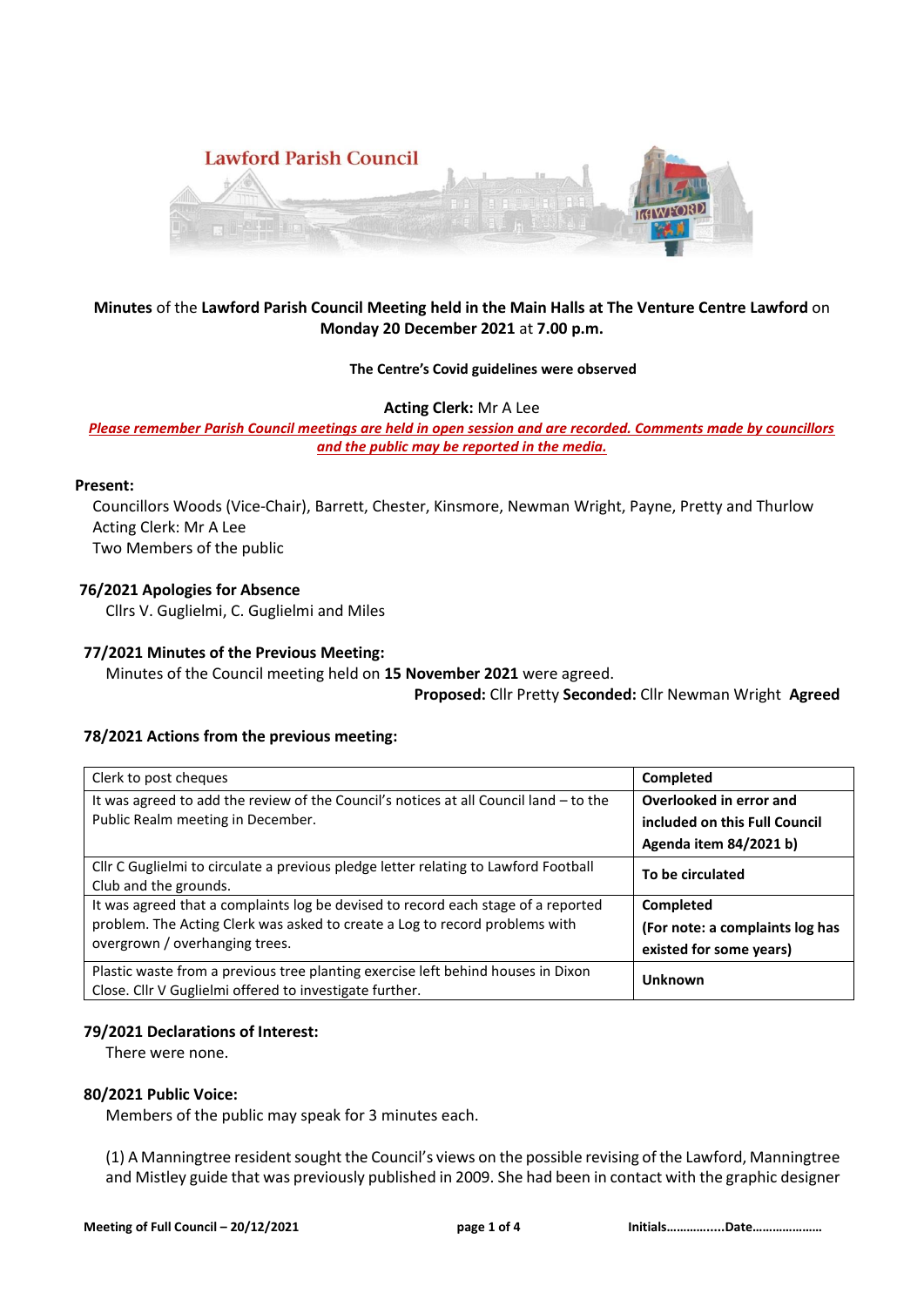about layout, as well the Manningtree District Business Chamber about the inclusion of local businesses and services advertising, which would fund the publication. She explained that a copy would be issued to all households as well as for the new houses as part of a welcome pack. It was possible an online version could be published and updated regularly. She intended to canvass the views of the Town Council and Parish Councils, as well as seek their input on local services, facts and figures. Cllr Woods thanked her for speaking and explained that the Council would be discussing the matter under item 82/2021 (b). It was agreed that the Clerk would contact her about the Council's deliberations (the first member of the public departed at 19.10). **Action: Clerk**

(2) A resident from Colchester Road spoke about the commencement of digging work and ensuing noise at the swimming pool adjacent to Manningtree High School. She explained that no one had been notified about what was going on and she hoped that the Council might be able to tell her something. Cllr Woods thanked her for speaking and explained that the Council had not been notified about the work and suggested that she contact the Manningtree High School. Cllr Thurlow reported that according to social media, the swimming pool was being removed and the space utilised for a carpark. The resident had recently been in Dedham where she noted that the litter bins had sticker labels reminding dog owners to clear up after their dogs. She suggested that the Council took a similar measure to counter the problem with the disposal of dog faeces in Lawford.

### **81/2021 Reports and updates**

Councillors and Police Reports are circulated when they become available and where possible published on Council's Website

- a) The District Councillor
- b) The County Councillor's report and update on highways and other issues related to LPC Acting Clerk to circulate the report to Councillors. **Action: Acting Clerk**
- c) Tendring District Association of Local Councils Cllr Newman Wright gave a summary of the main issues discussed at the meeting held on 24 November (copies of which had been circulated) and added that the Council's annual subscription would probably be increasing for the coming year.

### d) Operation Quasar, crime report *(not received)*

Cllr Kinsmore expressed concern about the lack of local information in the county-wide Police Report. The Council needed information on matters that had relevance for the local community. At the previous meeting held on 15 November, Sarah Latchford of Essex Police had reassured the Council that a crime report under Operation Quasar, would be circulated each month. Cllr Wood suggested that Cllr C. Guglielmi would probably want to enquire about the absence of a crime report for December.

### **82/2021 General Items:**

a) Queen's Jubilee – reference event with Manningtree Town and Mistley Parish Councils following e-mail received from Manningtree Town Council (e-mail circulated and *see below*)

Cllr Woods proposed that owing to the sensitivity of this item, that it ought to be discussed after excluding the public (*The Public Bodies Section 1 (2) (Admission to Meetings Act 1960) and the Local Government Act 1972 Sections 100 and 102 (amended 2014*).

**Proposed:** Cllr Thurlow **Seconded:** Cllr Pretty **Agreed**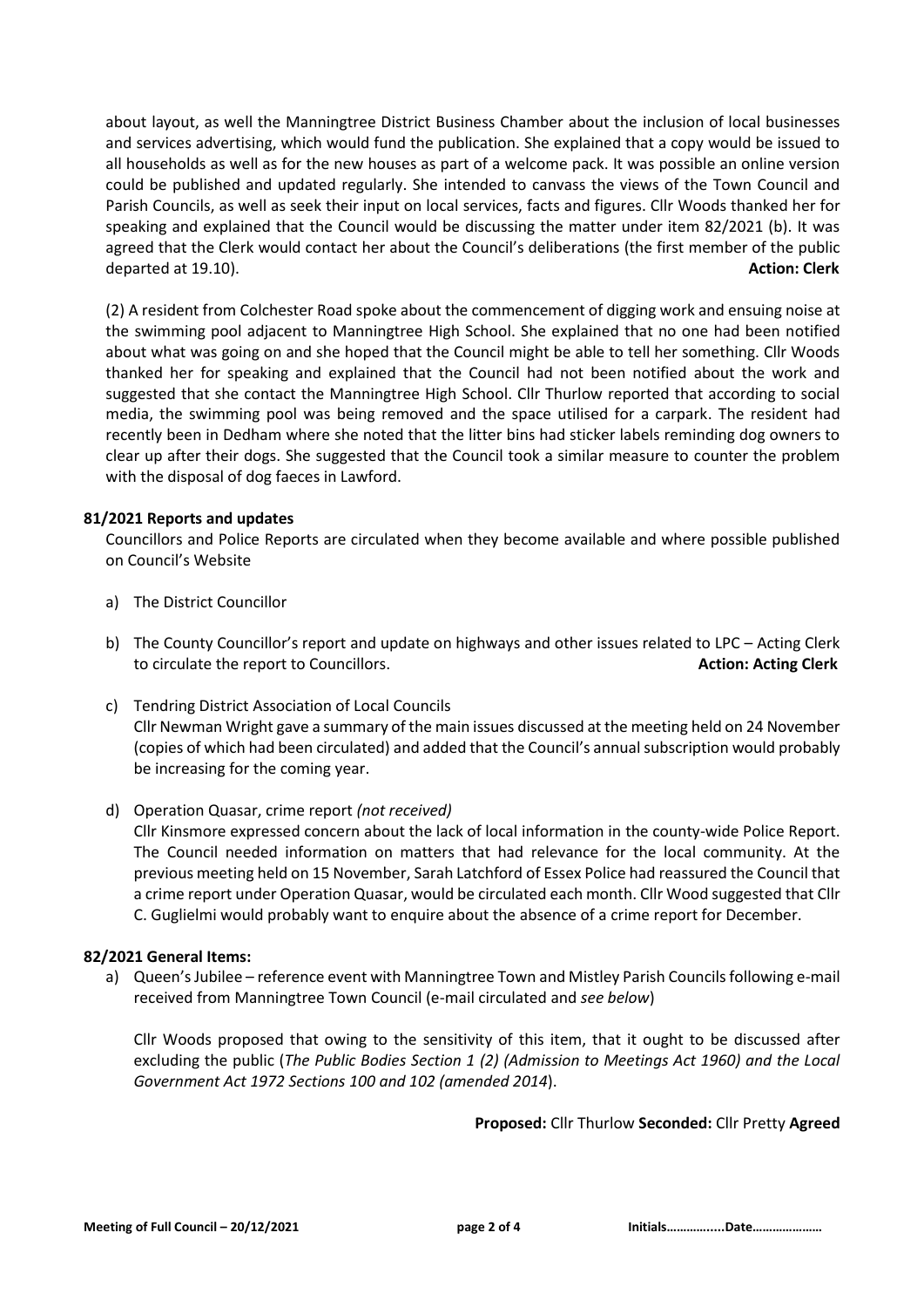b) To discuss producing a Lawford, Manningtree and Mistley guide (e-mail circulated and see *item 80/2021 (1) above*).

Following a discussion, Councillors agreed that Lawford should participate and provide information for inclusion in the revised guide.

#### **83/2021 Administration Committee:**

- a) Council's Precept Noted.
- b) Approve meeting dates 2022 Noted and approved.
- c) Items Councillors may wish to raise / discuss There were none.
- d) Council's expenditure
	- i) A list of expenditure was circulated prior to the meeting for information.
	- ii) In line with audit guidelines *(approved at Full council August 2018)* prior to the signing of cheques a councillor verifies invoices, and the prepared cheques agree, confirmed by initialling Expenditure Spreadsheet, Cheques, and Invoices with green ink.

### **Proposed:** Cllr Barrett **Seconded:** Cllr Payne **Agreed**

### **84/2021 Update ref other Meetings attended, or to be attended, by Councillors**

- a) Further review of Council's byelaws (*Cllr Thurlow*) Cllr Thurlow had circulated the proposed changes and requested that comments from Councillors be sent to him by mid-January. It was agreed to add the review of the Council's byelaws to the Public Realm meeting in February. **Action: Clerk**
- b) Review Council's notices at all Council land (*Cllr Thurlow*) Cllr Thurlow reported that this work was still in progress.
- c) Items Councillors may wish to raise / discuss
- i) litter bins

Cllr Thurlow reported on the review meeting he had with Tendring District Council's Officer, Jon Hamlet about the Council's litter bins. Those litter bins previously emptied by the handyman would now be emptied by Tendring District Council, plus several would be re-sited for users and also to ease collection. Cllr Kinsmore enquired about the frequency of collection. Cllr Thurlow explained that collection was currently made on Mondays and Thursdays, and that any changes would need to be negotiated under a future contract.

ii) Colchester Road car park

Cllr Thurlow explained that the Council was seeking grants towards re-surface the car park and to remove the fencing, although it would be necessary to leave a 1.5-metre gap for the Essex Way. A grant was being sought from Tendring District Council, although it would need to be used by March